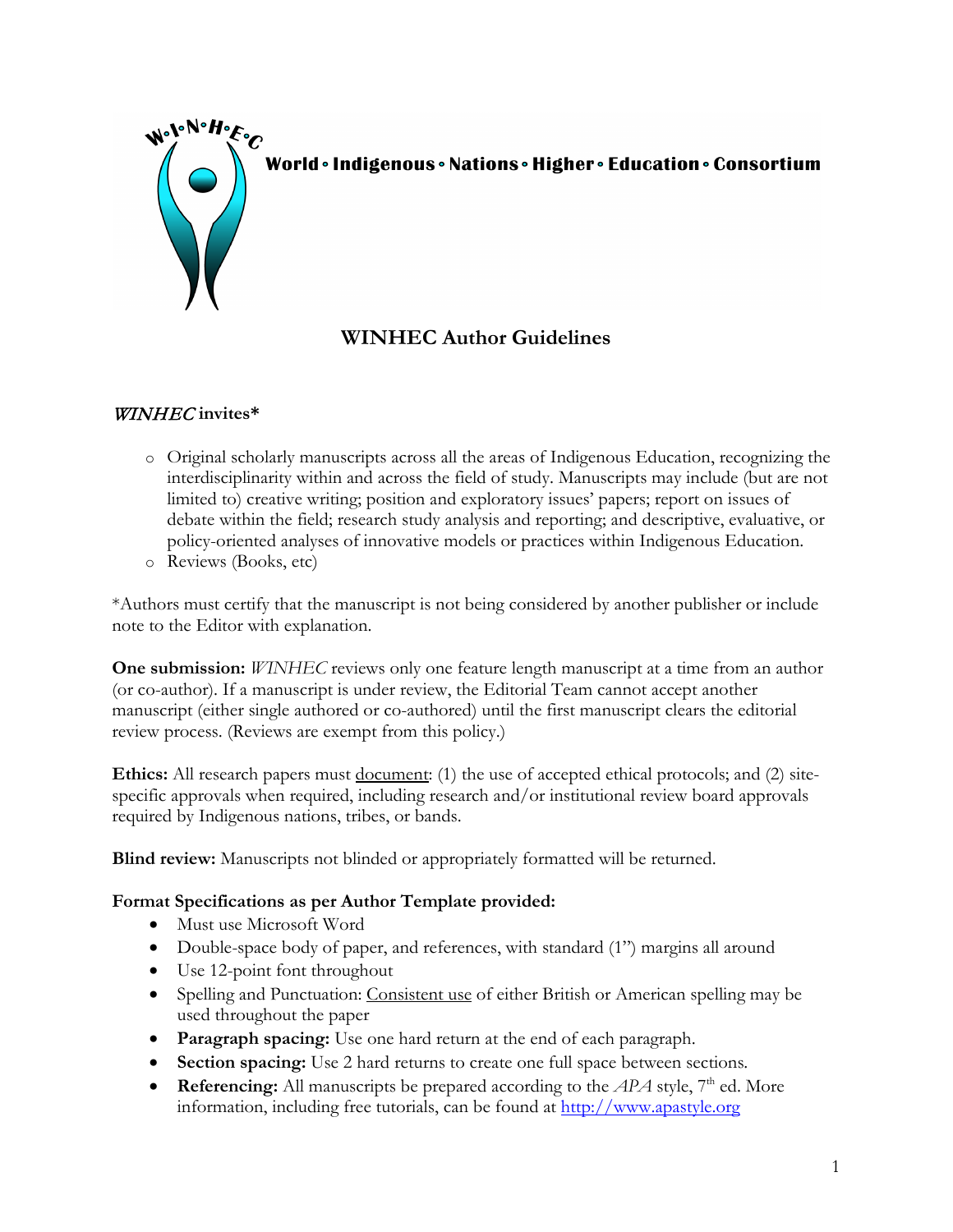## **MORE INFO ON SPECIFIC TYPES OF SUBMISSIONS**

**1) Feature-length Manuscripts.** Original scholarly manuscripts should be prepared for blind peer review, length **6,000 to 8,000 words** including footnotes and reference list.

## **Submit:**

(1) double-spaced, **blinded** manuscript as one **Word document (do not send a pdf),** including the title and abstract (200 words). Do not include author name(s) on or in the manuscript. Click here for a link to ["Writing an effective abstract."](https://www.insidehighered.com/advice/2017/02/23/importance-writing-effective-abstract-when-you-submit-journal-article-essay)

(2) Any illustrations, figures, or artwork should be sent as individual files (such as tiff or jpeg) *not* embedded in the manuscript file. Tables may be embedded within the text of the manuscript. Please include figure captions and credits in your text according to APA7. If figures were produced by the author, indicate if the images have been published before.

(3) In a separate document, biographical statement(s) for each author (50 words each), and contact information for each author, including name, affiliation, email address, physical mailing address, and phone number.

**2) Reviews.** *WINHEC* invites reviews of books and other materials such as films, plays, or exhibits on topics relevant to our field. The journal accepts unsolicited reviews, and otherwise check with Editor-in-Chief [winhec.editor@uvic.ca](mailto:winhec.editor@uvic.ca)

Reviews should be no more than **750 words**. We will consider essays of greater length that review multiple books, films, or other materials on a particular topic, theme, or area, but please communicate with *WINHEC* Editor-in-Chief before undertaking a longer essay.

**All manuscripts must be submitted online under Submit and Make a New Submission** <https://journals.uvic.ca/index.php/winhec/about/submissions>

**Permissions:** It is the author's responsibility to obtain all necessary permissions before an accepted manuscript can be published. Contact the *WINHEC* Editor-in-Chief if you have any questions.

## **ADDITIONAL WRITING TIPS**

**Terminology:** Please use the term most appropriate to the Indigenous group or people to whom the manuscript refers. When referring to a specific group, it is usually preferable to use the term they use to refer to themselves. Preferred general terms vary around the world; when in doubt, consult with the Editorial team.